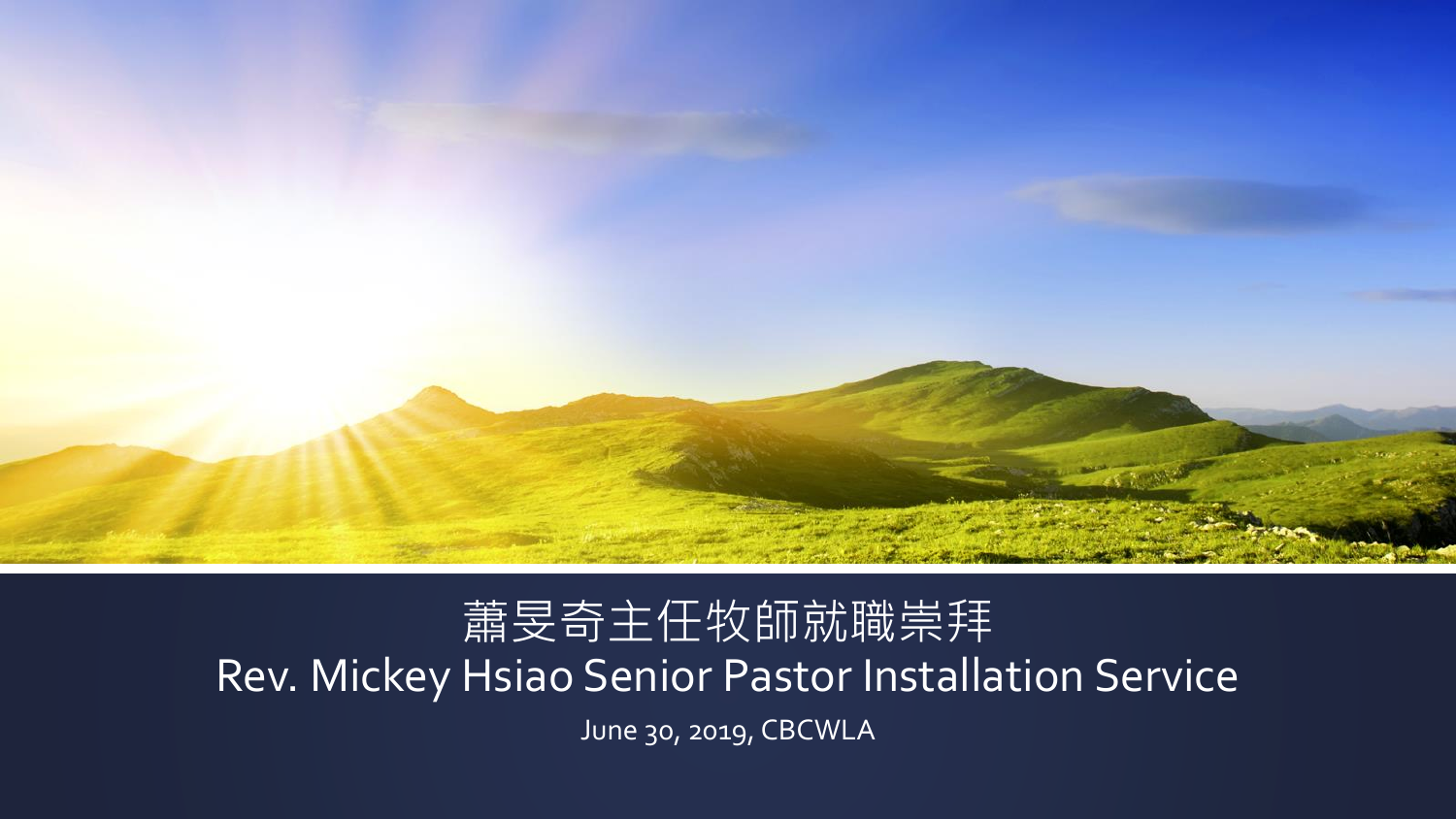### 監督An overseer

- 「人若想要得監督的職分,就是羨慕善工。」這話是可信的。 作監 督的,必須無可指責,只作一個婦人的丈夫,有節制,自守,端正, 樂意接待遠人,善於教導;不因酒滋事,不打人,只要溫和,不爭 競,不貪財;好好管理自己的家,使兒女凡事端莊順服。
- **EXTERF IS A THE IS A THE VIOLET IS A THE ISLE IS A THE ISLE IS A THE ISLE IS A HEATER ISLE ISLES F** a noble task. Now the overseer is to be above reproach, faithful to his wife, temperate, self-controlled, respectable, hospitable, able to teach, not given to drunkenness, not violent but gentle, not quarrelsome, not a lover of money. He must manage his own family well and see that his children obey him, and he must do so in a manner worthy of full respect. (提前 1 Tim. 3:1-4)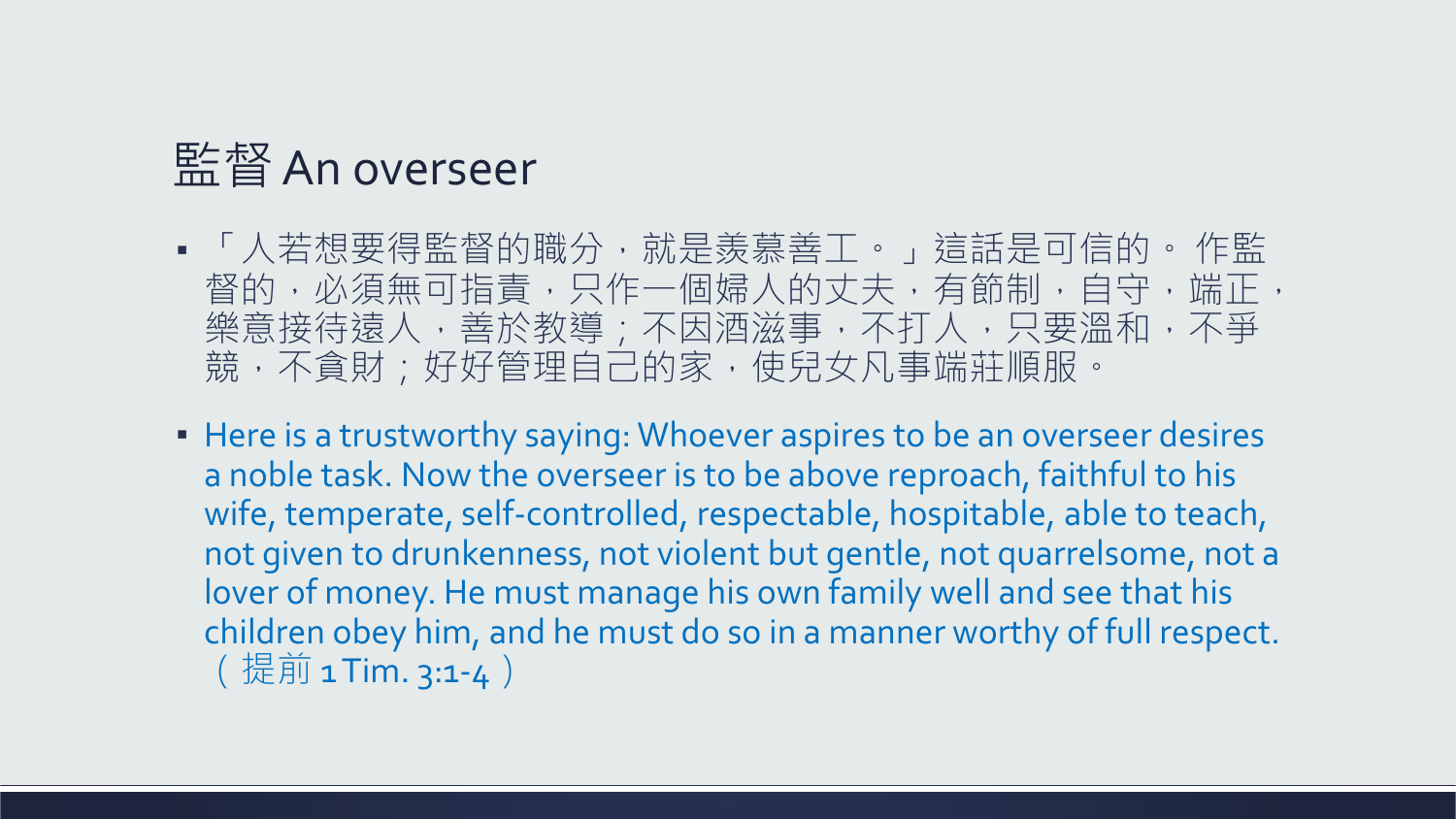### 忠心有見識的僕人A faithful and wise servant

- 誰是忠心有見識的僕人,為主人所派,管理家裡的人,按時分糧給 他們呢?主人來到,看見他這樣行,那僕人就有福了。
- Who then is the faithful and wise servant, whom the master has put in charge of the servants in his household to give them their food at the proper time? It will be good for that servant whose master finds him doing so when he returns. ( $\overline{\wedge}$  Matt. 24:45-46)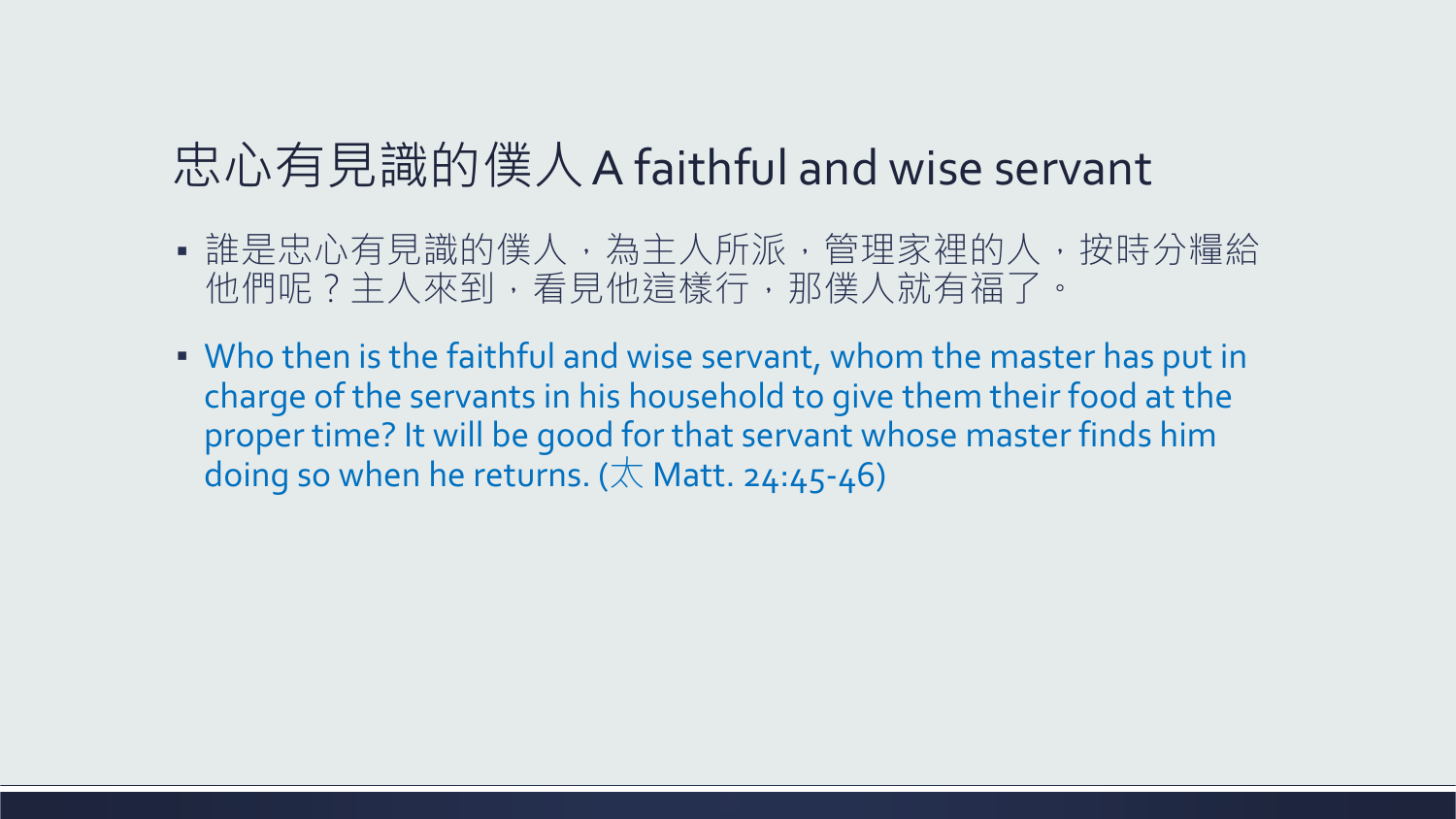## 按著正意分解真理的道 Correctly handles the word of truth

- 你當竭力在神面前得蒙喜悅,作無愧的工人,按著正意分解真理的 道。
- Do your best to present yourself to God as one approved, a worker who does not need to be ashamed and who correctly handles the word of truth. (2 Tim. 提後2:15)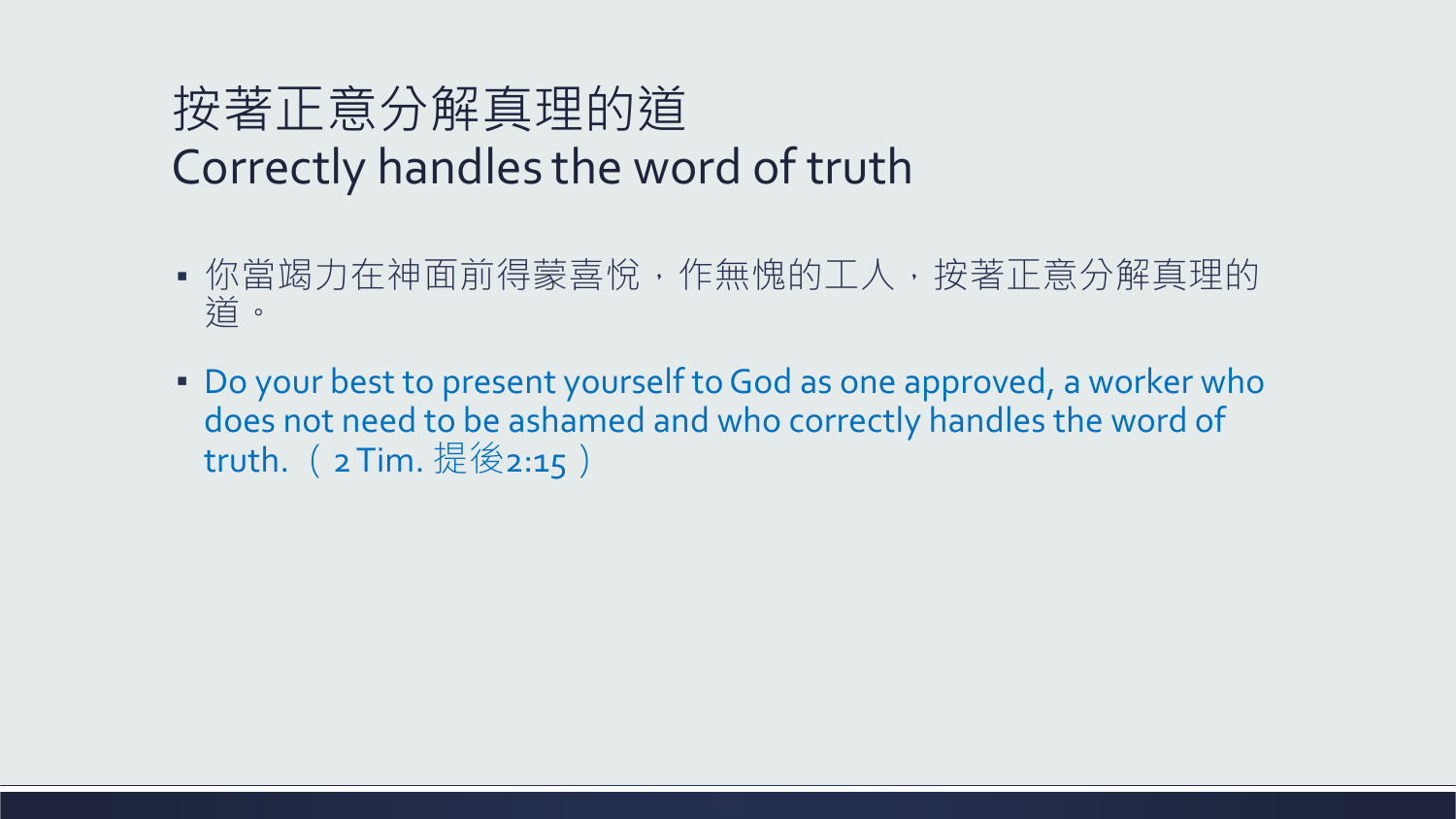## 務要傳道 Preach the word

- 務要傳道,無論得時不得時,總要專心;並用百般的忍耐,各樣的 教訓,責備人、警戒人、勸勉人。
- **Preach the word; be prepared in season and out of season; correct,** rebuke and encourage—with great patience and careful instruction.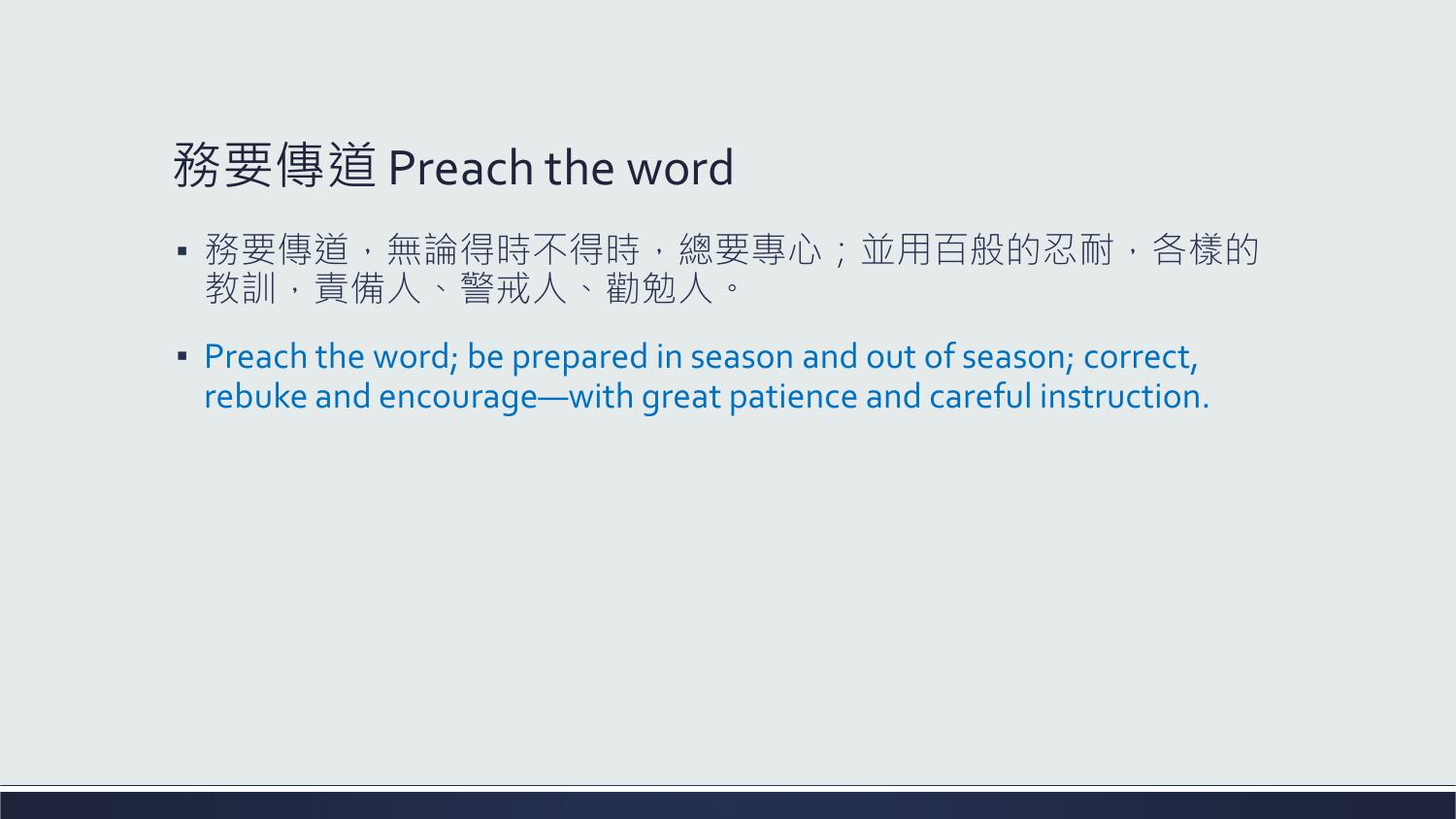### 務要傳道 Preach the word

- 因為時候要到,人必厭煩純正的道理,耳朵發癢,就隨從自己的情 慾,增添好些師傅,並且掩耳不聽真道,偏向荒渺的言語。你卻要 凡事謹慎,忍受苦難,作傳道的工夫,盡你的職分。
- For the time will come when people will not put up with sound doctrine. Instead, to suit their own desires, they will gather around them a great number of teachers to say what their itching ears want to hear. They will turn their ears away from the truth and turn aside to myths. But you, keep your head in all situations, endure hardship, do the work of an evangelist, discharge all the duties of your ministry. (提後 2 Tim. 4:2-5)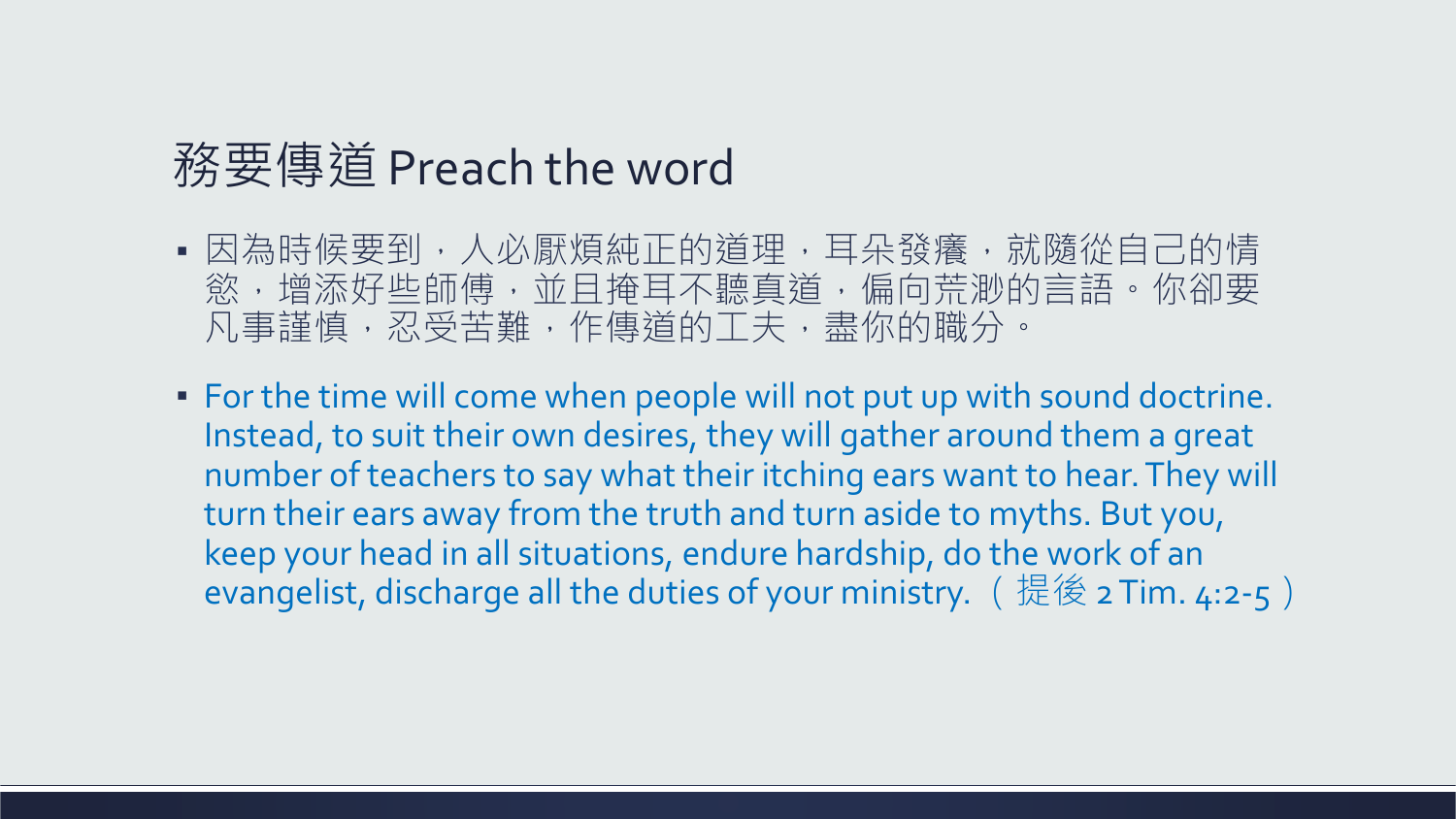## 不可叫人小看你年輕 Let no one look down on your youthfulness

- 不可叫人小看你年輕,總要在言語、行為、愛心、信心、清潔上, 都作信徒的榜樣。 你要以宣讀、勸勉、教導為念,直等到我來。
- Don't let anyone look down on you because you are young, but set an example for the believers in speech, in conduct, in love, in faith and in purity. Until I come, devote yourself to the public reading of Scripture, to preaching and to teaching. (提前 1 Tim. 4:12-13)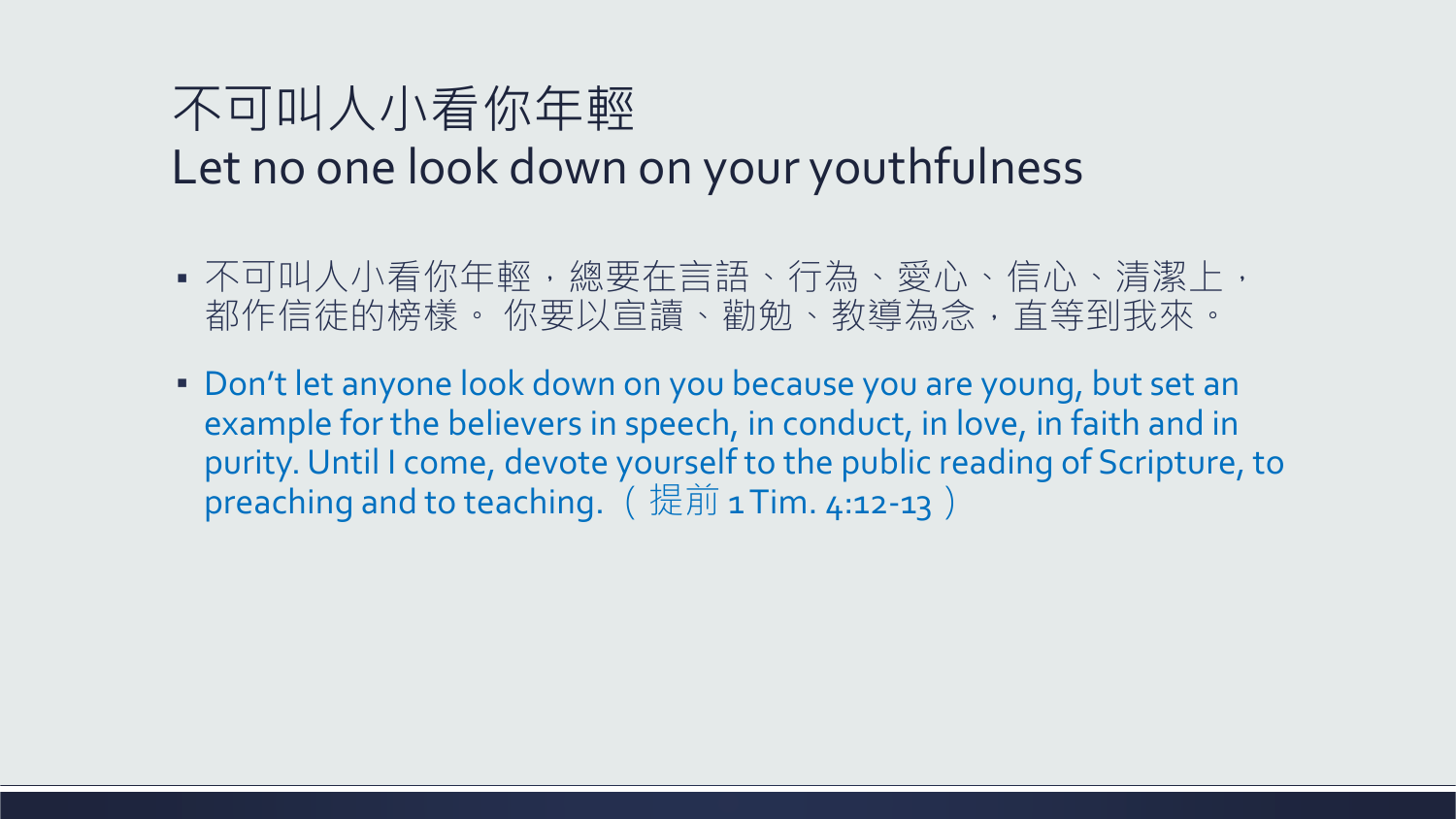## 依從引導你們的Obey your leaders

- 你們要依從那些引導你們的,且要順服;因他們為你們的靈魂時刻 警醒,好像那將來交賬的人。你們要使他們交的時候有快樂,不至 憂愁;若憂愁就與你們無益了。
- **.** Obey your leaders and submit to them, for they keep watch over your souls as those who will give an account. Let them do this with joy and not with grief, for this would be unprofitable for you.  $({\mathcal{R}}$  Heb. 13:17)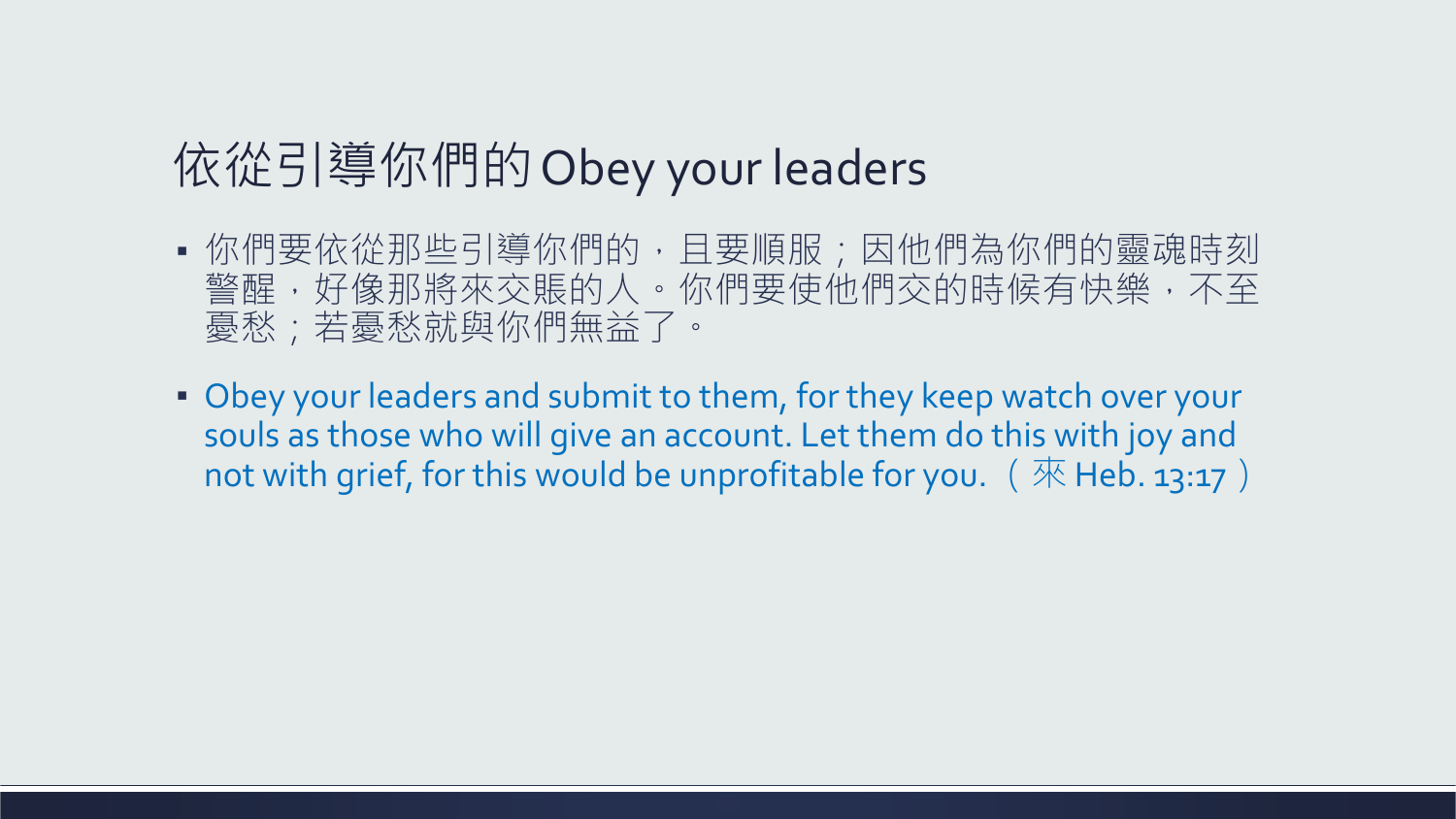## Three things to keep

- 1. Keep CBCWLA simple and pure
- 2. Keep your eyes on campuses
- 3. Keep the good relationship you have with your pastor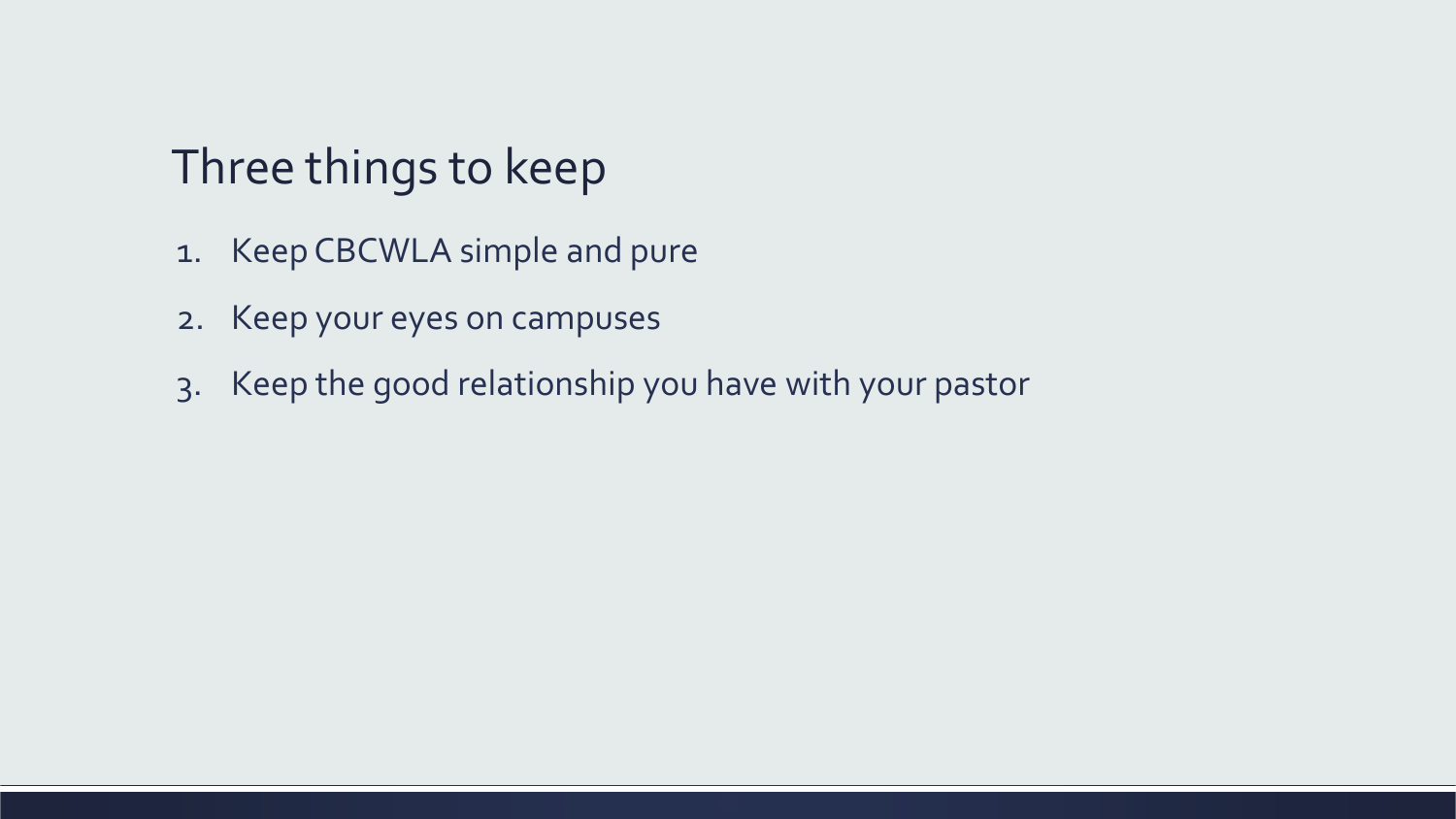## 榮耀與平安Glory and Peace

- 這殿後來的榮耀必大過先前的榮耀; 在這地方我必賜平安。這是萬 軍之耶和華說的。
- 'The latter glory of this house will be greater than the former,' says the Lord of hosts, 'and in this place I will give peace,' declares the Lord of hosts." (哈該書 Haggai 2:9)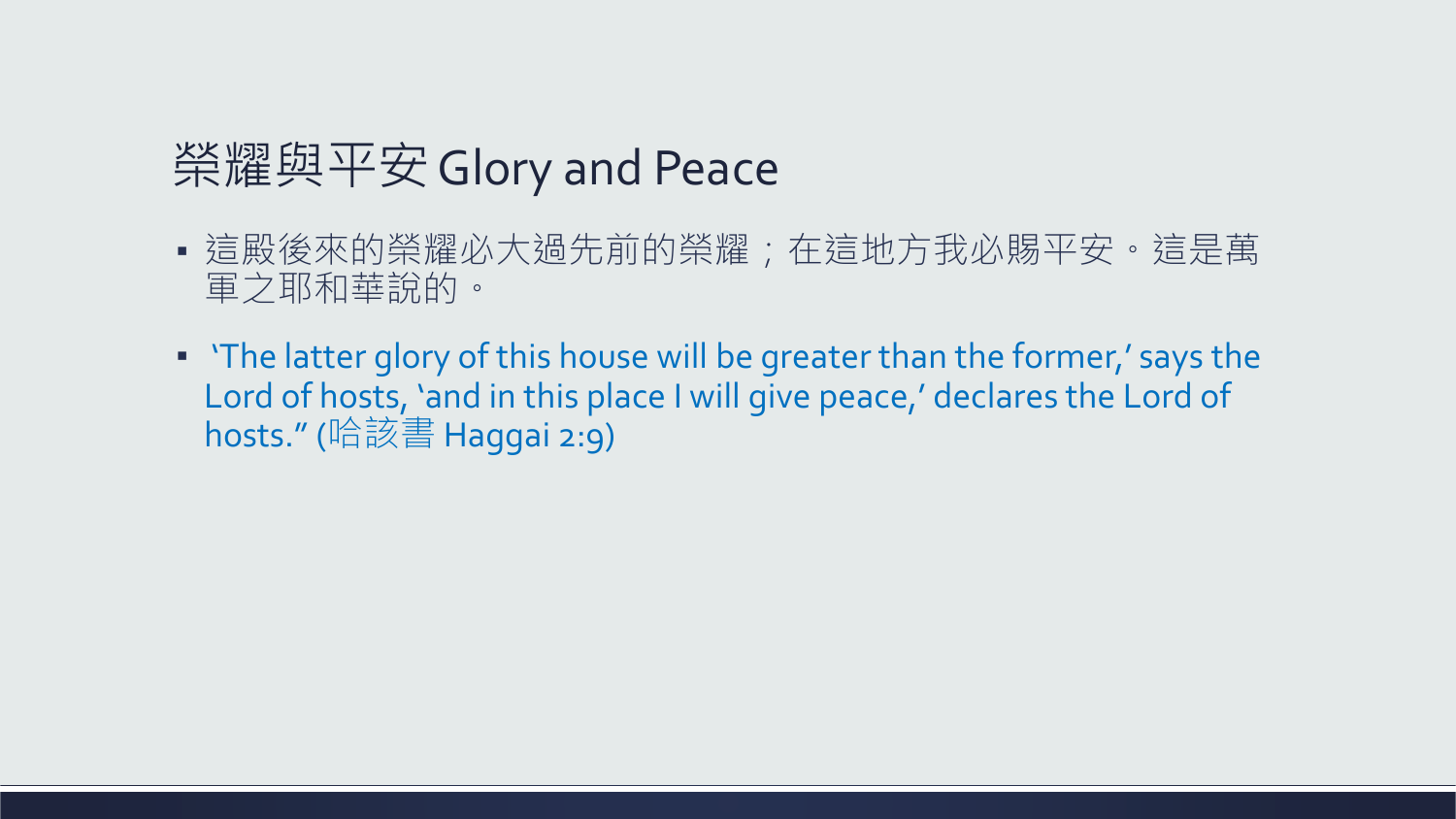# 站在台上的這位,我的牧師 THE PERSON STANDING ON STAGE, MY PASTOR

蕭旻奇牧師

6/30/2019

CBCWLA 就職崇拜 INSTALLATION SERVICE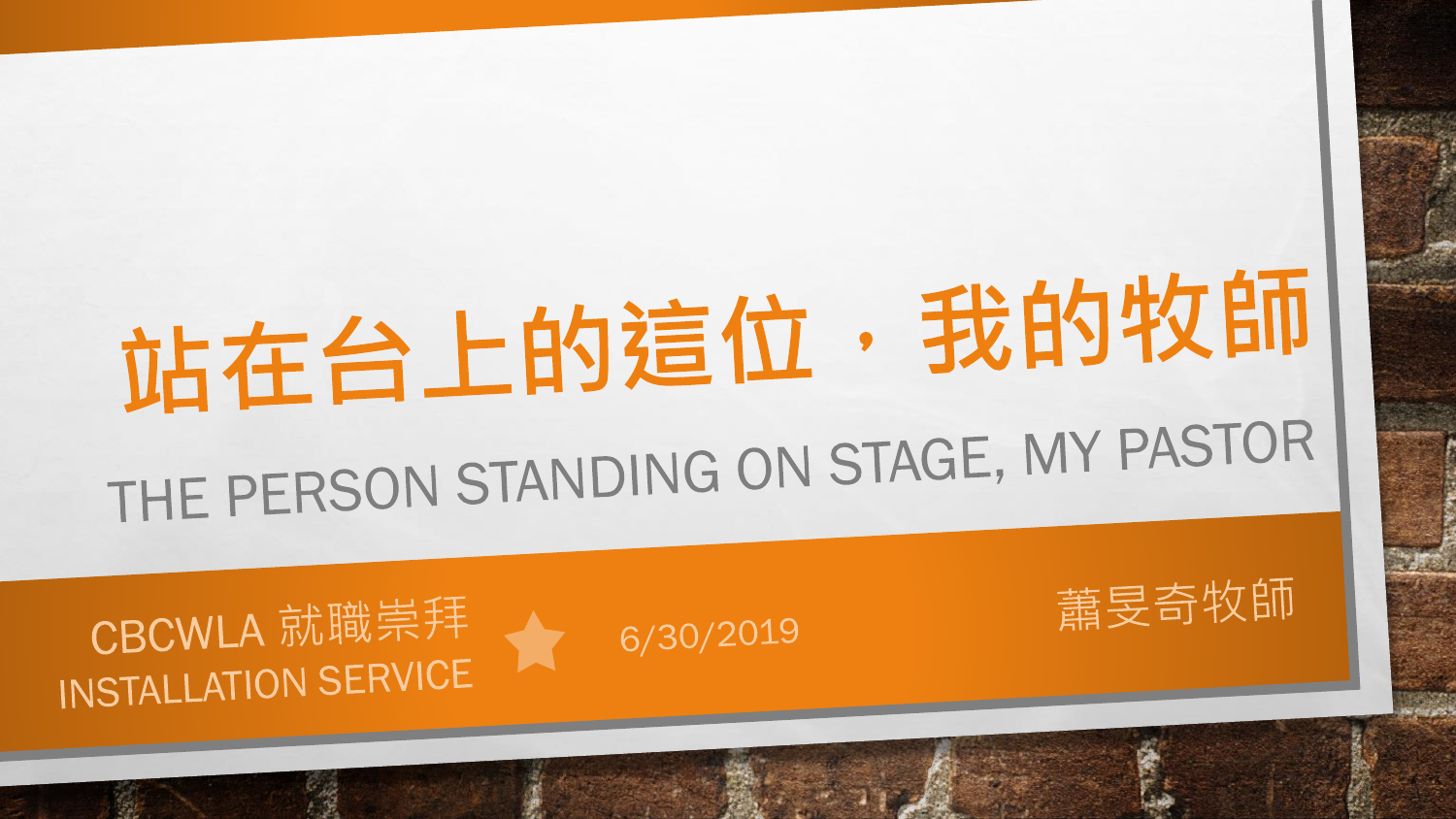# **站在台上的這位,我的牧師** THE PERSON STANDING ON STAGE, MY PASTOR •需要我的支持 NEEDS MY SUPPORT **•KOINONIA的支持 SUPPORT IN KOINONIA** •禱告的支持 SUPPORT IN PRAYER •警醒地支持 SUPPORT BY BEING VIGILANT

**大全集 人名英格兰人姓氏格尔森** 

#### CBCWLA 就職崇拜 INSTALLATION SERVICE \_\_\_\_ 6/30/2019 \_\_\_蕭旻奇牧師

 $\mathcal{L}_{\alpha}$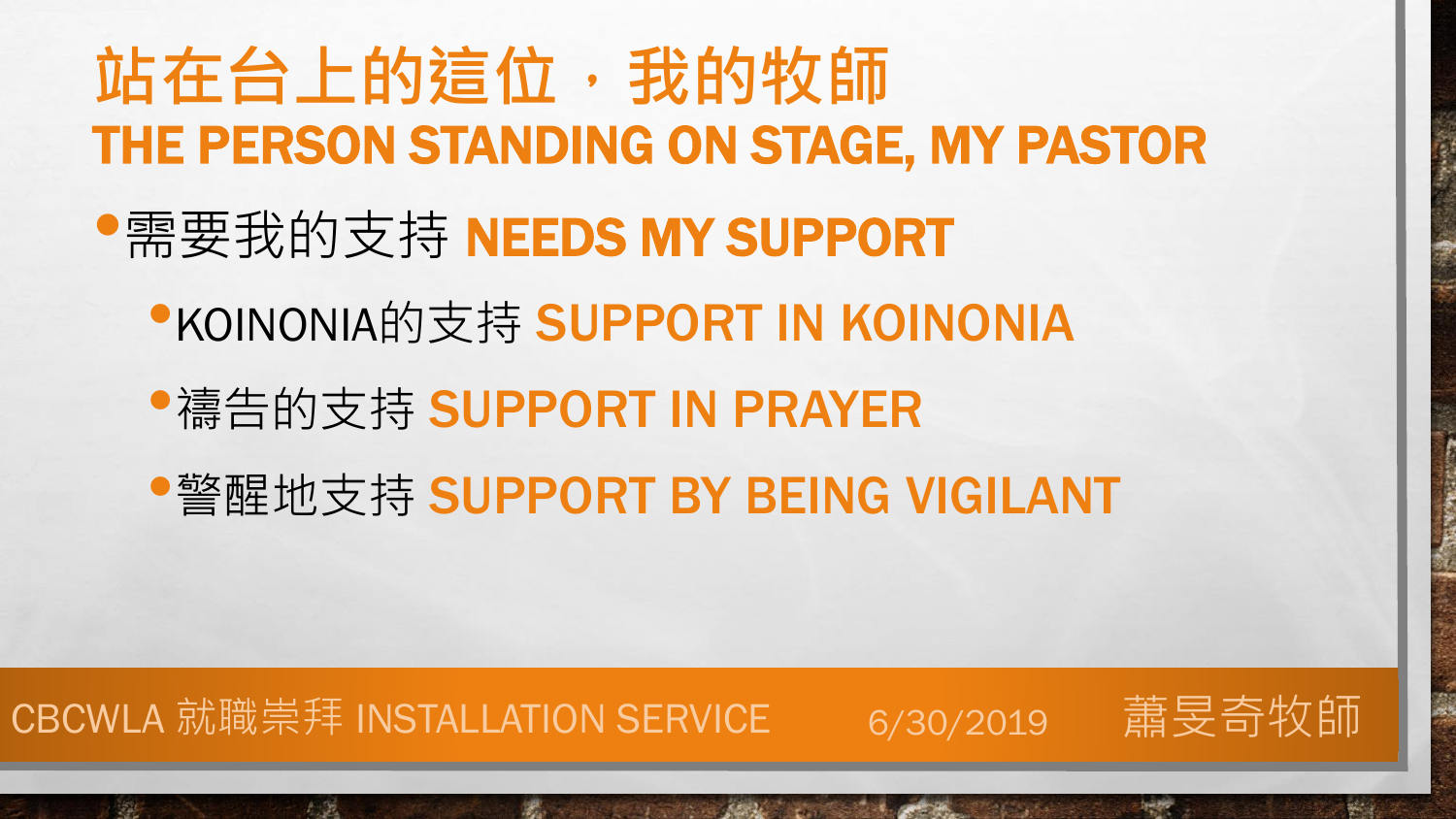# **站在台上的這位,我的牧師** THE PERSON STANDING ON STAGE, MY PASTOR

## •需要我的尊敬 NEEDS MY RESPECT

## •他是神的僕人 HE IS GOD'S SERVANT

## •我是教會的肢體 I AM PART OF THIS CHURCH

**RESIDENCE AND ARRAIGNMENT** 

## •我們是主的同工 WE ARE GOD'S FELLOW WORKERS

#### CBCWLA 就職崇拜 INSTALLATION SERVICE 6/30/2019 蕭旻奇牧師

 $\mathcal{L}_{\alpha}$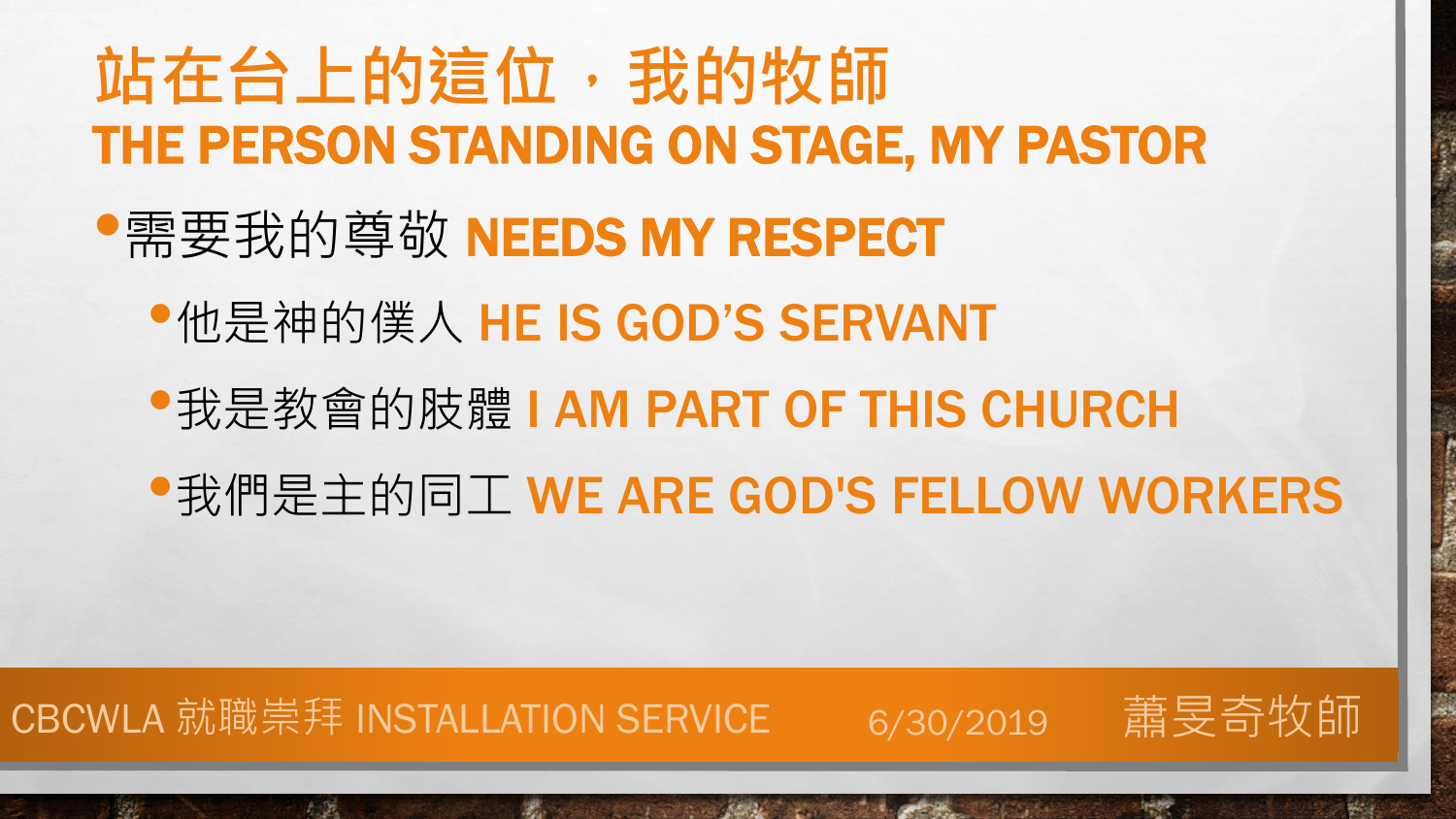# **站在台上的這位,我的牧師** THE PERSON STANDING ON STAGE, MY PASTOR •需要我的匡正 NEEDS MY CORRECTION

- •人會軟弱, 神有能力 MAN IS WEAK BUT GOD IS STRONG
- •為了教會,匡正牧師

CORRECT MY PASTOR FOR THE SAKE OF THE CHURCH

•為了牧師,匡正教會

CORRECT THE CHURCH FOR THE SAKE OF MY PASTOR

**AND AND AND ARRA** 

CBCWLA 就職崇拜 INSTALLATION SERVICE 6/30/2019 蕭旻奇牧師

 $\mathbb{A}_{\mathbb{A}}$